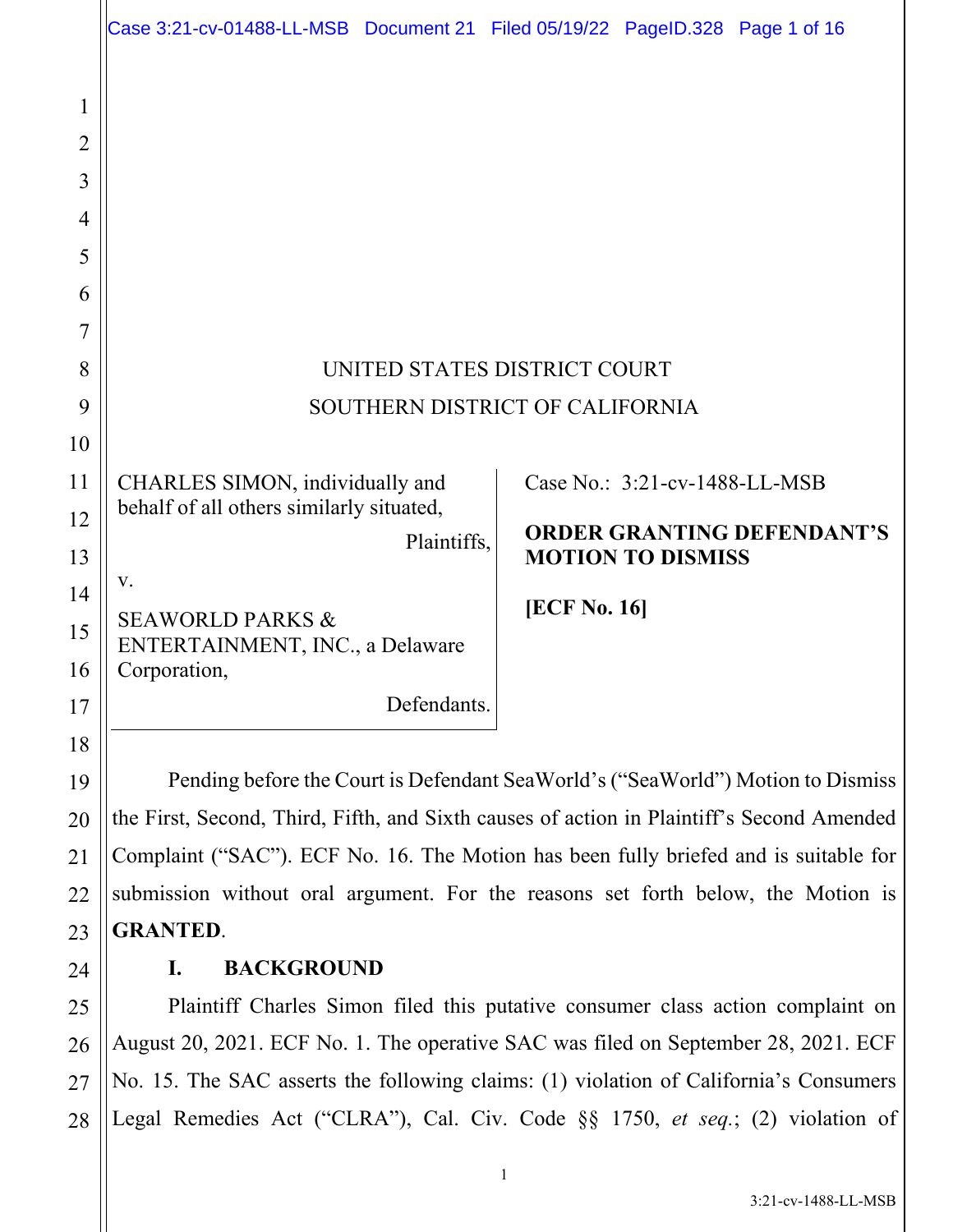2

3

4

11

California's False Advertising Law ("FAL"), Cal. Bus. & Prof. Code §§ 17500, *et seq.*; (3) violation of California's Unfair Competition Law ("UCL"), Cal. Bus. & Prof. Code §§ 17200, *et seq.*; (4) breach of contract; (5) negligent misrepresentation; (6) intentional misrepresentation and fraud; and (7) unjust enrichment. *Id.*

5 6 7 8 9 10 12 13 14 15 16 17 18 19 20 21 22 23 SeaWorld operates multiple amusement parks within the United States, including SeaWorld San Diego, Sea World San Antonio, and SeaWorld Orlando. SAC ¶ 4. Plaintiff alleges that SeaWorld offers various choices when consumers purchase tickets to SeaWorld San Diego. *Id.* ¶ 6. Plaintiff also alleges that once a consumer selects their tickets online, they are presented with the option to purchase the "All-Day Dining Deal" ("ADDD") for an additional \$44.99 per person. *Id.* ¶ 7. On July 10, 2021, Plaintiff purchased four tickets for Sea World's San Diego location with the ADDD. *Id.* ¶ 24. Plaintiff received an email "[o]n or about July 10" that contained certain details about his ticket purchase, such as the total cost and the billing and shipping address for the ticket purchase. *Id.* ¶ 28. Plaintiff further alleges that Defendant "advertised participating restaurants listed on the electronically provided tickets." *Id.* ¶ 32. Plaintiff alleges that "[u]pon reviewing information on Defendant's website about the 'All-Day Dining Deal,' [he] was led to believe that he, and each of the family members for whom he purchased a ticket with the 'All-Day Dining Deal,' would receive one meal per hour at the theme park at no additional charge at any of Defendant's advertised participating restaurants." *Id.* ¶ 30. Plaintiff alleges that while visiting SeaWorld San Diego, he was denied the benefits of the ADDD when he sought to redeem the voucher at two restaurants. *Id.* ¶ 33-35, 39. Plaintiff further alleges that he would not have purchased or paid for the ADDD upgrade had he known that he would not receive the benefits as advertised. *Id.* ¶ 88, 125, 128.

24 25 26 27 28 Plaintiff seeks to represent a nationwide class and a California class of all persons who purchased an ADDD upgrade with their tickets for a four-year period where one or more of the allegedly participating restaurants either did not participate in or honor the ADDD voucher. SAC ¶¶ 47-48. SeaWorld moved to dismiss the complaint on October 12, 2021. ECF No. 16. Plaintiff filed a Response in Opposition to the Motion to Dismiss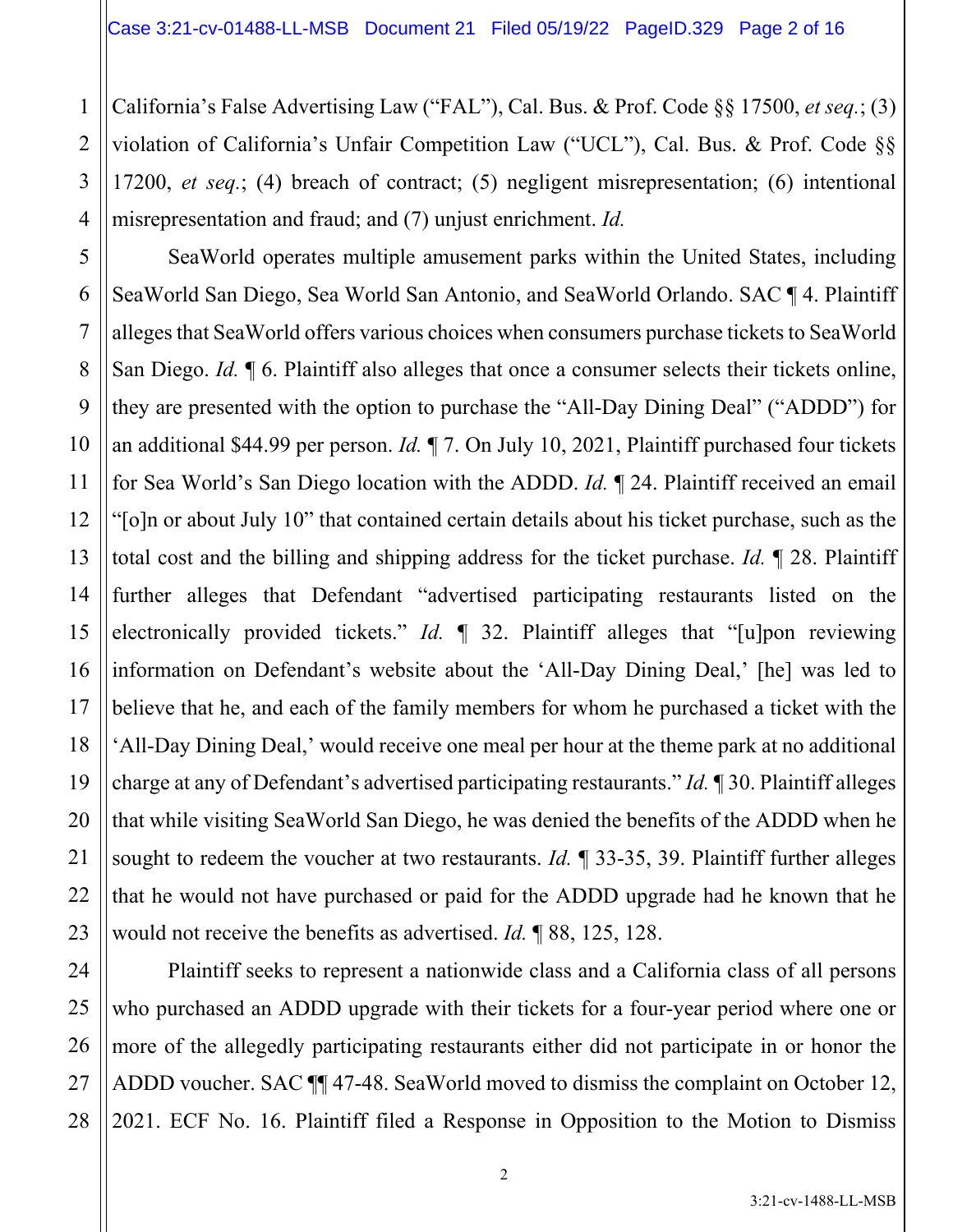("Oppo.") on November 24, 2021. ECF No. 17. Defendant filed a Reply in support of its Motion on December 3, 2021. ECF No. 18. On December 6, 2021, Judge Sabraw vacated the hearing on the Motion, finding the matter suitable for decision without oral argument. ECF No. 19. This matter was transferred from the calendar of Judge Sabraw to the below signed Judge on January 7, 2022. ECF No. 20.

#### **II. LEGAL STANDARD**

Federal Rule of Civil Procedure 12(b)(6) permits a party to raise by motion the defense that the complaint "fail[s] to state a claim upon which relief can be granted," generally referred to as a motion to dismiss. The Court evaluates whether a complaint states a cognizable legal theory and sufficient facts in light of Federal Rule of Civil Procedure 8(a), which requires a "short and plain statement of the claim showing that the pleader is entitled to relief." Although Rule 8 "does not require 'detailed factual allegations,'" it does require "more than an unadorned, the-defendant-unlawfully-harmed-me accusation." *Ashcroft v. Iqbal*, 556 U.S. 662, 678 (2009) (quoting *Bell Atl. Corp. v. Twombly*, 550 U.S. 544, 555 (2007)). A "formulaic recitation of the elements of a cause of action" is insufficient. *Id.* (quoting *Twombly*, 550 U.S. at 555). "Nor does a complaint suffice if it tenders 'naked assertion[s]' devoid of 'further factual enhancement.'" *Id.* (alteration in original) (quoting *Twombly*, 550 U.S. at 557).

Under Federal Rule of Civil Procedure 12(b)(1), a party may move to dismiss based on the court's lack of subject matter jurisdiction. Plaintiff has the burden of establishing that a court has subject matter jurisdiction. *Assoc. of Med. Colls. v. U.S.*, 217 F.3d 770, 778-79 (9th Cir. 2000). Article III standing requirements must be met by at least one of the named plaintiffs in a class action. *Bates v. United Parcel Servs., Inc.*, 511 F.3d 974, 985 (9th Cir. 2007). Standing requires that: "(1) at least one named plaintiff suffered an injury in fact, (2) the injury is fairly traceable to the challenged conduct, and (3) the injury is likely to be redressed by a favorable decision." *Lujan v. Defenders of Wildlife*, 504 U.S. 555, 560-61 (1992) (quotation marks and citation omitted).

1

2

3

4

5

6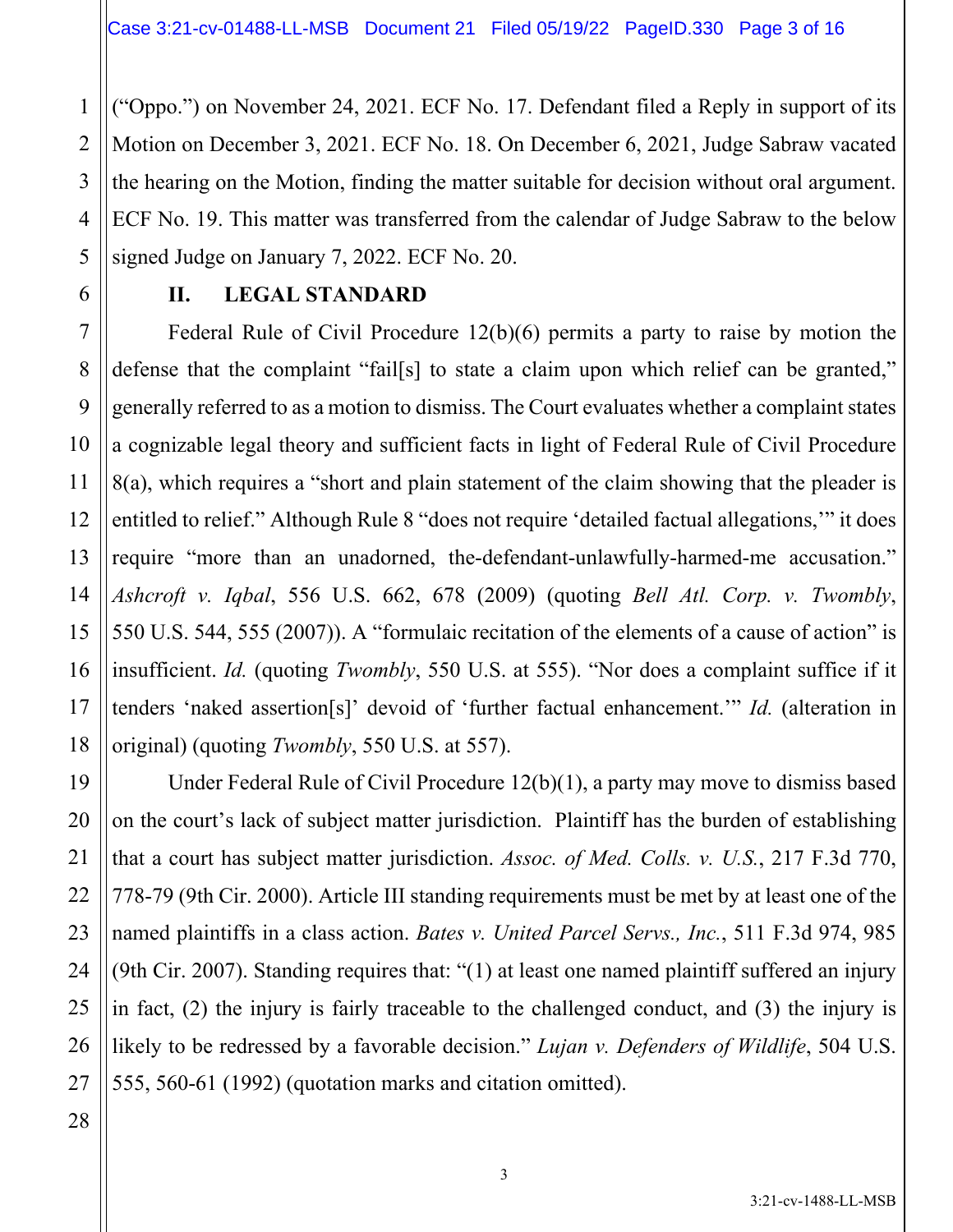In reviewing the plausibility of a complaint, courts "accept factual allegations in the complaint as true and construe the pleadings in the light most favorable to the nonmoving party." *Manzarek v. St. Paul Fire & Marine Ins. Co.*, 519 F.3d 1025, 1031 (9th Cir. 2008). Nonetheless, courts do not "accept as true allegations that are merely conclusory, unwarranted deductions of fact, or unreasonable inferences." *In re Gilead Scis. Secs. Litig.*, 536 F.3d 1049, 1055 (9th Cir. 2008) (quoting *Sprewell v. Golden State Warriors*, 266 F.3d 979, 988 (9th Cir. 2001)). The Court also need not accept as true allegations that contradict matter properly subject to judicial notice or allegations contradicting the exhibits attached to the complaint. *Sprewell*, 266 F.3d at 988.

To survive a motion to dismiss, a complaint must contain sufficient factual matter, accepted as true, to "state a claim to relief that is plausible on its face." *Twombly*, 550 U.S. at 570. A claim is facially plausible when the facts pleaded "allow[] the court to draw the reasonable inference that the defendant is liable for the misconduct alleged." *Iqbal*, 556 U.S. at 678 (citing *Twombly*, 550 U.S. at 556). That is not to say that the claim must be probable, but there must be "more than a sheer possibility that a defendant has acted unlawfully." *Id.* (citing *Twombly*, 550 U.S. at 556).

When a motion to dismiss is granted, "leave to amend should be granted 'unless the court determines that the allegation of other facts consistent with the challenged pleading could not possibly cure the deficiency.'" *DeSoto v. Yellow Freight Sys., Inc.*, 957 F.2d 655, 658 (9th Cir. 1992) (quoting *Schreiber Distrib. Co. v. Serv-Well Furniture Co.*, 806 F.2d 1393, 1401 (9th Cir. 1986)). The Court may deny leave to amend where an amendment would be futile. *Desoto*, 957 F.2d at 658 (citation omitted).

Because Plaintiff's claims are grounded in fraud, the complaint must satisfy the heightened pleading requirements of Federal Rule of Civil Procedure 9(b). *Kearns v. Ford Motor Co*., 567 F.3d 1120, 1125 (9th Cir. 2009) (applying Rule 9 to false advertising claims brought under the UCL and CLRA). Rule 9(b) requires a plaintiff "alleging fraud or mistake . . . [to] state with particularity the circumstances concerning the fraud or mistake." Fed.R.Civ.P. 9(b).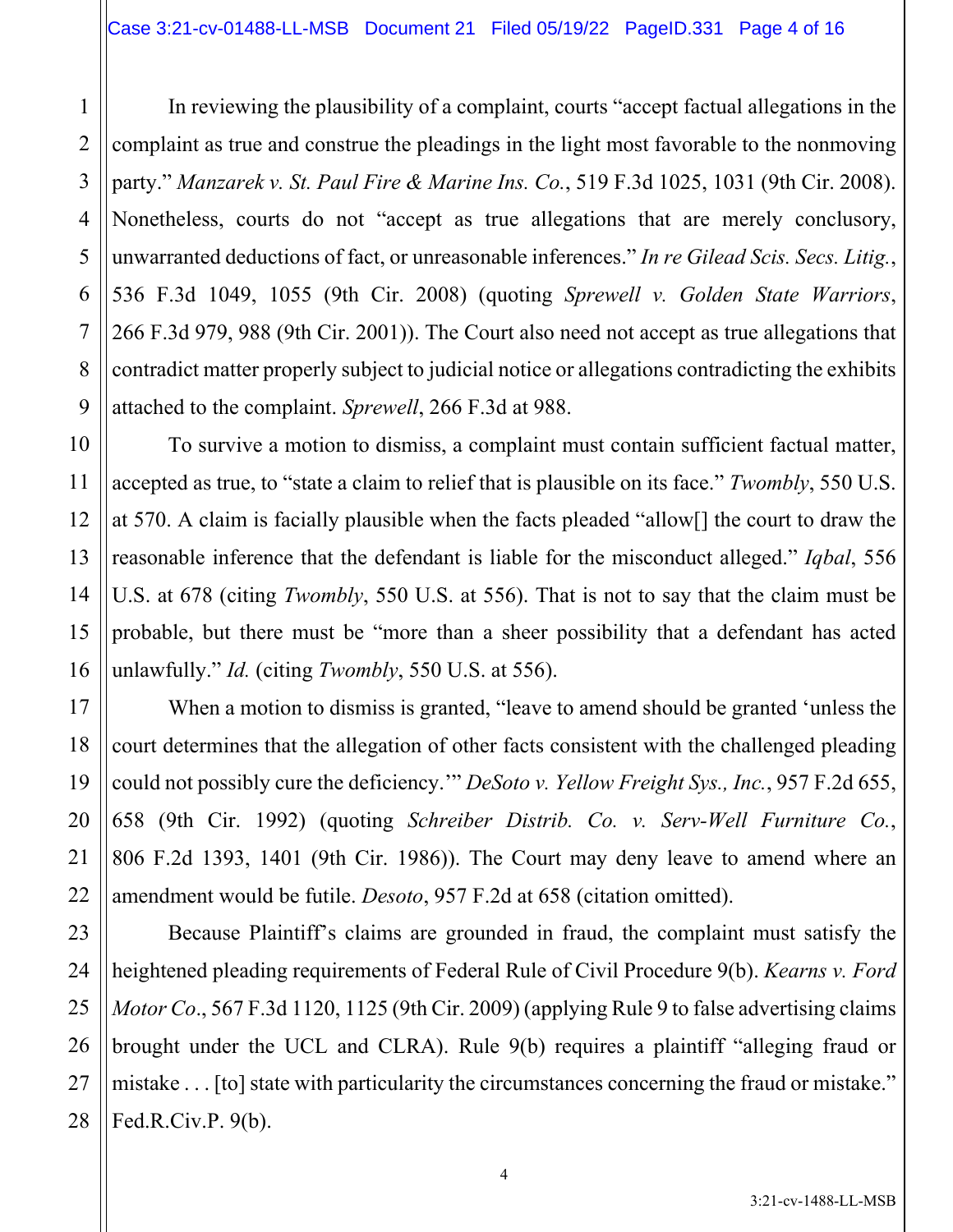## **III. DISCUSSION**

SeaWorld moves to dismiss Plaintiff's First, Second, Third, Fifth, and Sixth causes of action as set forth below.

#### **A. Standing**

SeaWorld argues that Plaintiff fails, "to allege a specific statement or omission by SeaWorld on which the claims are based." Motion at 14. Specifically, SeaWorld argues that "Plaintiff fails to adequately allege (under the heightened pleading standard of Rule 9(b) or otherwise) that he actually saw and relied on any statement by SeaWorld, an element required to prove standing to pursue his CLRA, UCL, and FAL claims." *Id.* In response, Plaintiff points to his allegation "that he reviewed information on Defendant's website about the 'All-Day Dining Deal' and that, in reliance, he 'was led to believe that he, and each of [his family members]' would receive its benefits." Oppo. at 19 (citing SAC ¶ 30). Plaintiff further argues that "[he] included in the SAC the particular website and webpage he and other similarly situated consumers visited before purchasing the 'All-Day Dining Deal." Oppo. at 20 (citing SAC, n.3).

Plaintiff must allege reliance on the specific marketing materials claimed to misleading in order to establish standing to bring claims under the UCL, FAL, or CLRA. *See Bronson v. Johnson & Johnson, Inc.,* No. C 12-04184 CRB, 2013 WL 1629191, at \* 2 (N.D. Cal. Apr. 16, 2013) (finding that plaintiffs did not have standing because they had not adequately alleged that they relied on defendant's internet and print advertising before making their purchase); *see also Davidson v. Kimberly-Clark Corp.,* No. C 14-1783 PJH, 2014 WL 3919857, at \*9 (N.D. Cal. Aug. 8, 2014) ("To maintain a claim under the FAL and CLRA, as well as under any UCL premised on fraud or misrepresentation, a plaintiff must plead facts showing that she relied on the defendant's misrepresentation."). "[I]n a false advertising case, plaintiffs meet this requirement if they show that, by relying on a misrepresentation … they 'paid more than they otherwise would have paid, or bought it when they otherwise would not have done so.'" *Reid v. Johnson & Johnson*, 780 F.3d 952, 958 (9th Cir. 2015) (quoting *Hinojos v. Kohl's Corp.*, 718 F.3d 1098, 1104 n.3, 1108 (9th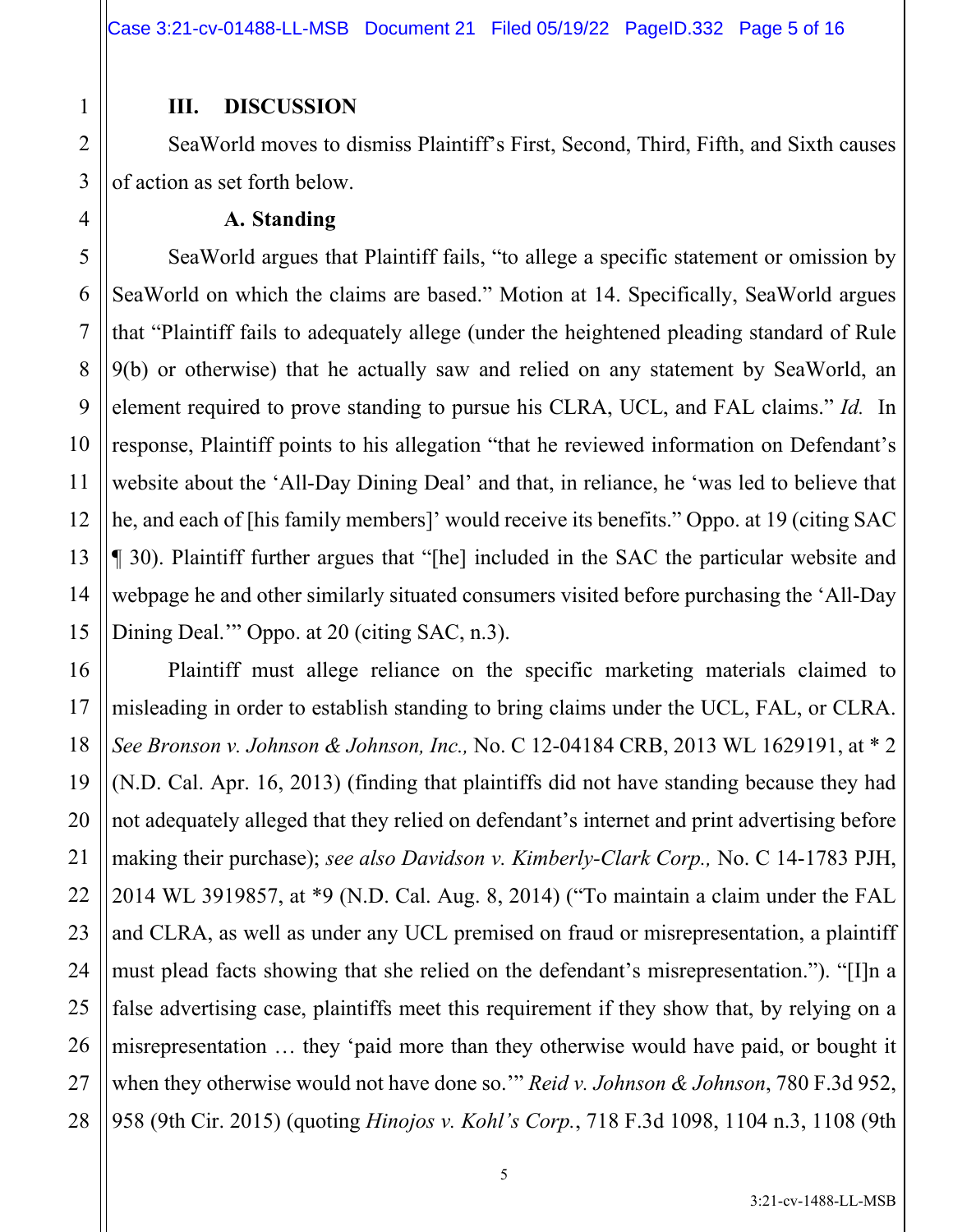1 2 3 4 5 6 7 8 9 10 12 Cir. 2013)). "Actual reliance in the context of CLRA, UCL and FAL claims requires a plaintiff allege that she (1) was exposed to (*e.g.,* heard, read or saw) a defendant's representation, (2) that was false and/or misleading, (3) to which a reasonable person would attach importance (materiality), and (4) incurred economic injury as a result (*e.g*., by purchasing a product for more money the plaintiff would have (or not purchasing a product at all) but for the misrepresentation." *Stewart v. Electrolux Home Prods., Inc.*, 1:17-cv-01213-LJO-SKO, 2018 WL 1784273, at \*4 (E.D. Cal. Apr. 18, 2008) (internal citation omitted). To establish standing in a UCL case, "a party must … (1) establish a loss or deprivation of money or property sufficient to qualify as injury in fact, i.e., *economic injury*, and (2) show that that economic injury was the result of, i.e., *caused by*, the unfair business practice or false advertising that is the gravamen of the claim." *Kwikset Corp. v. Superior Ct.*, 51 Cal.4th 310, 322 (2011) (emphasis in original).

#### **1. Affirmative Misrepresentations**

11

13

15

17

18

19

21

22

23

25

26

27

14 16 20 24 28 Plaintiff argues that the SAC not only "cites to the particular website [Plaintiff] visited in purchasing the 'All-Day Dining Deal' voucher, but [] also quotes the particular language and affirmative representations Defendant made on that website." Oppo. at 15 (citing SAC ¶¶ 8-10). Plaintiff also points to the copy of the issued ticket which is attached as Exhibit B to the SAC. Oppo. at 15-16 (citing SAC ¶¶ 12-13). Plaintiff argues that, "unlike in *Hall*, the SAC here provides the specific date on which SeaWorld made the alleged statements." Oppo. at 16 (citing SAC ¶¶ 24, 30) (*Hall v. SeaWorld Ent'mt, Inc*., No. 3:15-cv-660-CAB-RBB, 2015 WL 9659911 (S.D. Cal. Dec. 23, 2015)). However, Plaintiff's allegations fail to identify whether Plaintiff actually visited the website detailing the ADDD upgrade, and if so, when he visited the website in relation to buying the tickets on his smartphone. Plaintiff also fails to identify which statements he claims to have relied on that led him to believe that "he, and each of the family members for whom he purchased a ticket with the 'All-Day Dining Deal,' would receive one meal per hour at the theme park at no additional charge at any of Defendant's advertised participating restaurants." SAC ¶ 30. Instead, Plaintiff admits that he "cannot physically go back in time to copy the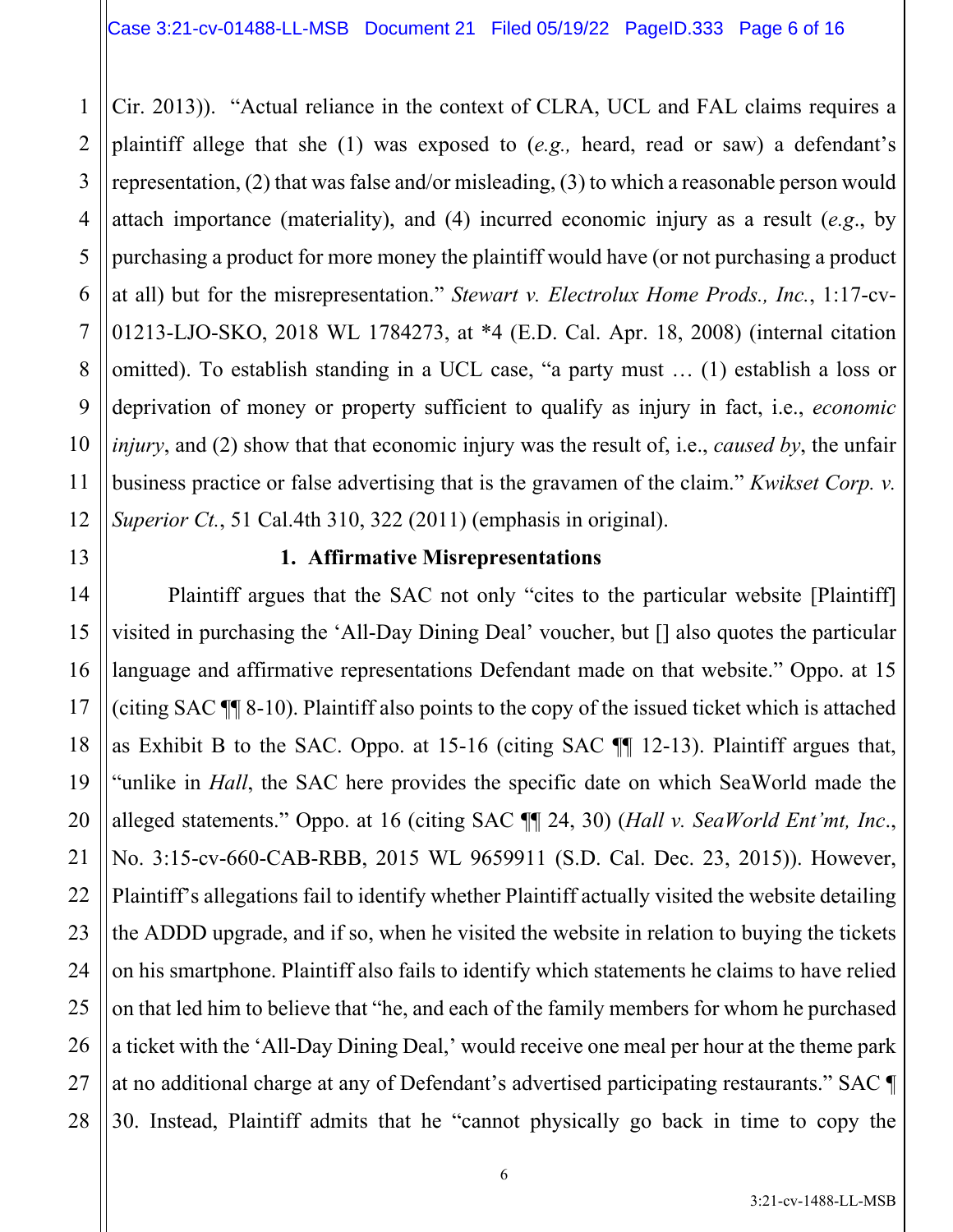2

7

11

21

25

particular language he saw on Defendant's website at the time of purchase." Oppo. at 17- 18, n. 2.

3 4 5 6 8 9 10 12 13 14 15 16 17 18 19 20 22 23 24 Plaintiff's allegations are insufficient under the heightened pleading standard of Rule 9(b) to allege actual reliance on an affirmative misrepresentation. *See* Stewart, 2018 WL 1784273. In *Stewart*, the court found that the allegation that plaintiffs "researched various ovens online prior to purchase absent any allegations they reviewed product materials that included the identified alleged misrepresentations about the functionality of the selfcleaning oven, is insufficient to plead actual reliance under the heightened pleading requirement of Rule 9(b)." *Id.* at \*5 (citing *Hall*, 2015 WL 96559911, at \*5 ("Because the complaint does not allege (let alone with any specificity) that any of the named plaintiffs saw and relied on SeaWorld's statements about its treatment of whales when purchasing their tickets the named San Diego Plaintiffs lack standing to bring claims on behalf of the putative San Diego Class."). Here, Plaintiff provides vague and general allegations about the website and language on the ticket that Plaintiff claims led him to have certain beliefs about the ADDD. However, the SAC fails to identify when Plaintiff claims to have visited the website detailing the ADDD upgrade in relation to buying his tickets, what statements he saw there, and which of those statements he relied upon in making his purchase. Plaintiff's argument that he relied on the language on his issued ticket(s) for the terms of the ADDD, also fails because based on the allegations in the SAC, it appears that he received the tickets as a confirmation of his purchase, *after* he decided to upgrade to the ADDD. SAC ¶ 28 ("On or about July 10, 2021, Mr. Simon received an email from Defendant confirming his purchase."). Accordingly, to the extent Plaintiff's CLRA, UCL, and FAL claims are based on affirmative misrepresentations by SeaWorld, Plaintiff's claims are **DISMISSED without prejudice** for lack of standing.

#### **2. Omissions**

26 27 28 Under California law, "[a]n essential element for a fraudulent omission claim is actual reliance." *Daniel v. Ford Motor Co.*, 2015 WL 7740646, at \*6 (9th Cir. 2015) (citing *In re Tobacco II Cases*, 46 Cal. 4th 298 (2009)). "To prove reliance on an omission, a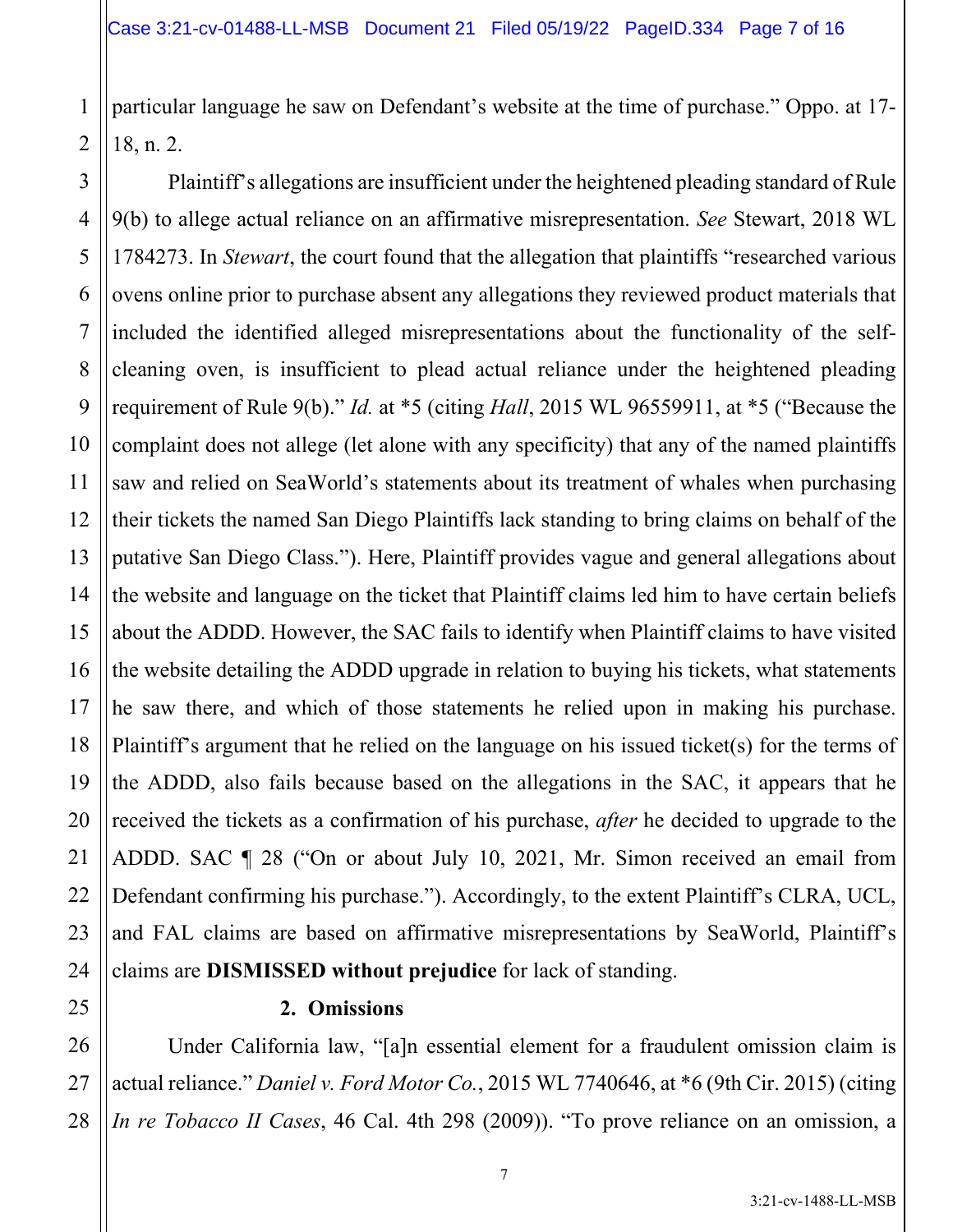2

3

4

5

6

7

8

9

10

11

12

13

14

15

17

18

19

20

21

22

23

plaintiff must show that the defendant's nondisclosure was an immediate cause of plaintiff's injury-producing conduct." *Id.* "A plaintiff may do so by simply proving 'that, had the omitted information been disclosed, one would have been aware of it and behaved differently.'" *Id.*

16 As set forth above, Plaintiff's vague and general allegations about the website and language on the ticket that Plaintiff claims led him to have certain beliefs about the ADDD do not suffice. Plaintiff's argument in the Opposition that he adequately set forth an explanation as to why the omission complained of was false and misleading is without merit. Oppo. at 18 (internal citation omitted). Plaintiff fails to identify with sufficient detail under Rule 9(b) when Plaintiff claims to have visited the website detailing the ADDD upgrade in relation to buying his tickets, what statements he saw there, and which of those statements (or purported omissions) he relied upon in making his purchase. *See generally Seldin v. HSN, Inc., et al.*, 2018 WL 3570308, at \*4 (S.D. Cal. July 25, 2018) (Where a plaintiff has not alleged that he was exposed to any representation by the defendant, he "is unable to adequately plead [his] ability to have seen any material information that would have affected [his] purchase decision."). Accordingly, to the extent that Plaintiff alleges that certain information about the ADDD was omitted from SeaWorld's advertisements or representations, the SAC fails to identify what representations Plaintiff reviewed and relied on in making his decision to upgrade his ticket. The SAC also fails to identify when Plaintiff claims to have viewed these representations (or related omissions) in relation to when he bought his ticket(s). Therefore, to the extent Plaintiff's CLRA, UCL, and FAL claims are based on nondisclosure or omission, Plaintiff's claims are **DISMISSED without prejudice** for lack of standing.

24 25 26 27 28 In addition to the SAC's deficiencies with respect to standing, SeaWorld also argues that Plaintiff's CLRA, UCL and FAL claims fail because "Plaintiff does not allege a duty to disclose any purported omission." Motion at 17. In response, Plaintiff argues that the SAC alleges, with particularity, that "(i) Defendant 'has exclusive knowledge of material facts not known or reasonably accessible' to Plaintiff (*see, e.g.,* SAC 101, 103-04, 153);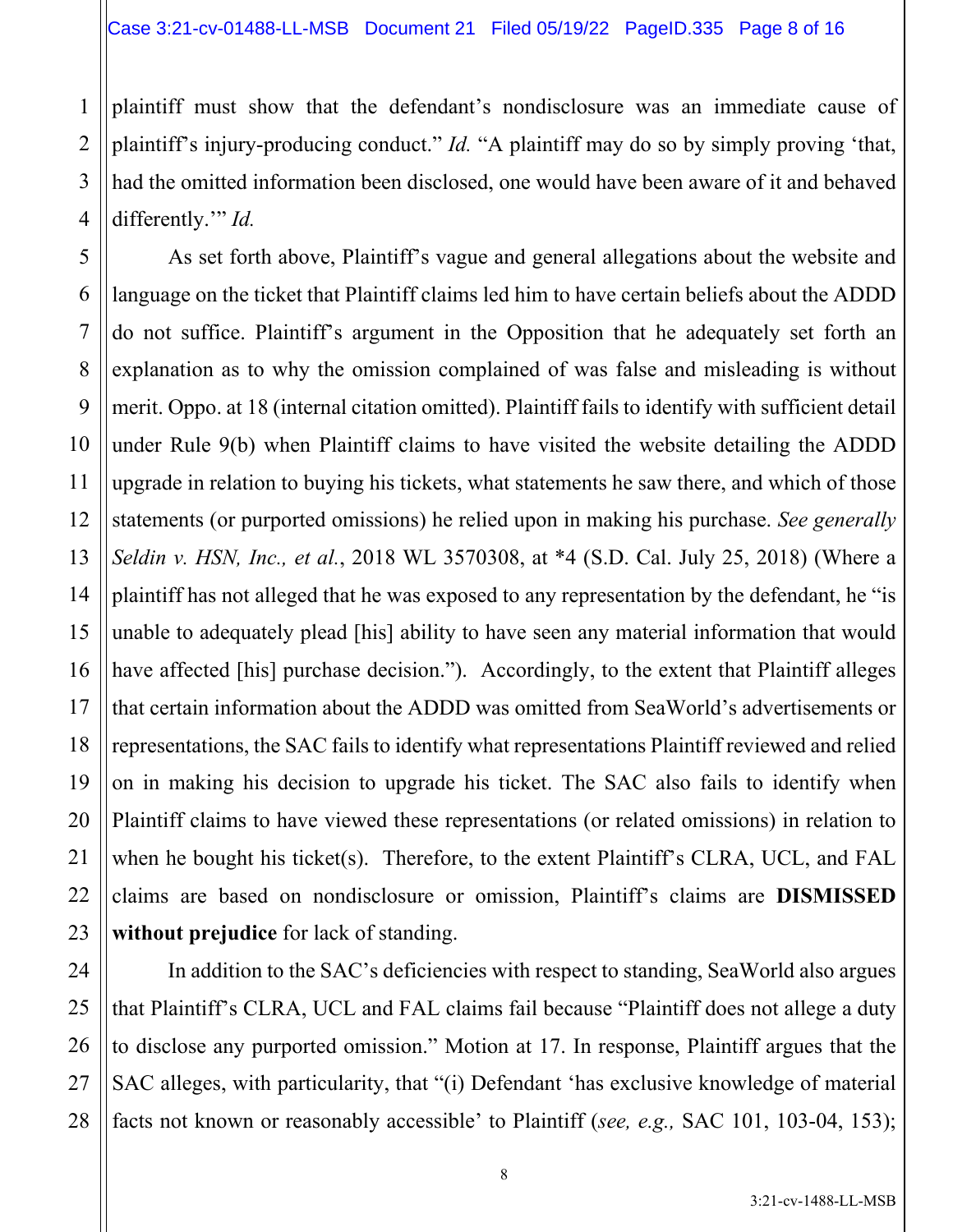2

3

4

(ii) Defendant 'actively conceals a material fact from' Plaintiff (*see, e.g., id*. 37-39, 80); and (iii) Defendant makes partial representations that are misleading because some other material fact has not been disclosed (*see, e.g., id.* 8-10, 37-39, 57).'" Oppo. at 23 (internal citations omitted).

5 6 7 8 9 10 11 12 13 14 15 16 17 18 19 20 21 22 23 "The elements of a cause of action for fraud in California are: (1) a misrepresentation (false representation, concealment, or *nondisclosure*); (b) knowledge of falsity (or 'scienter'); (c) intent to defraud, i.e., to induce reliance; (d) justifiable reliance; and (e) resulting damage." *Kearns,* 567 F.3d at 1126 (emphasis in original) (internal citation and quotation marks omitted). Under California law, an allegedly fraudulent omission is actionable only if the omission is "contrary to a representation made by the defendant, or an omission of a fact the defendant was obliged to disclose." *Daugherty v. Am. Honda Motor Co*., 144 Cal. App. 4th 824 (2006). "California courts have generally rejected a broad obligation to disclose, adopting instead the standard as enumerated by the California Court of Appeal in *Daugherty*." *Wilson v. Hewlett-Packard Co*., 668 F.3d 1136, 1141 (9th Cir. 2012). "'[U]nder the CLRA, plaintiffs must sufficiently allege that a defendant was aware of a defect at the time of sale to survive a motion to dismiss.'" *Kouball v. SeaWorld Parks & Entertainment, Inc*., 2020 WL 5408918, at \*4 (S.D. Cal. Sept. 9, 2020) (citing *Wilson*, 668 F.3d at 1145). "The same is true for a claim under the UCL." *Kouball*, 2020 WL 5408918, at \*4 (citing *Wilson*, 668 F.3d at 1145) (allegation of knowledge at the time of sale required). "Similarly, a plaintiff bringing a claim under the FAL must allege sufficient facts to show that a defendant knew, or should reasonably have known, the false or misleading statements were false when they were made. *Kouball*, at \*4 (citing *Punian v. Gillette*, No. 14-cv-528-LHK, 2015 WL 4967535, at \*9 (N.D. Cal. Aug. 20, 2015)).

24 25 26 27 28 Here, Plaintiff argues that SeaWorld had knowledge of a material fact that it actively concealed from Plaintiff and that partial representations that were misleading were made because some other material fact had not been disclosed. Oppo. at 23. In support thereof, Plaintiff points to the SAC's allegations that SeaWorld "knew or should have known through the exercise of reasonable care, that its advertising of the [ADDD] upgrade is false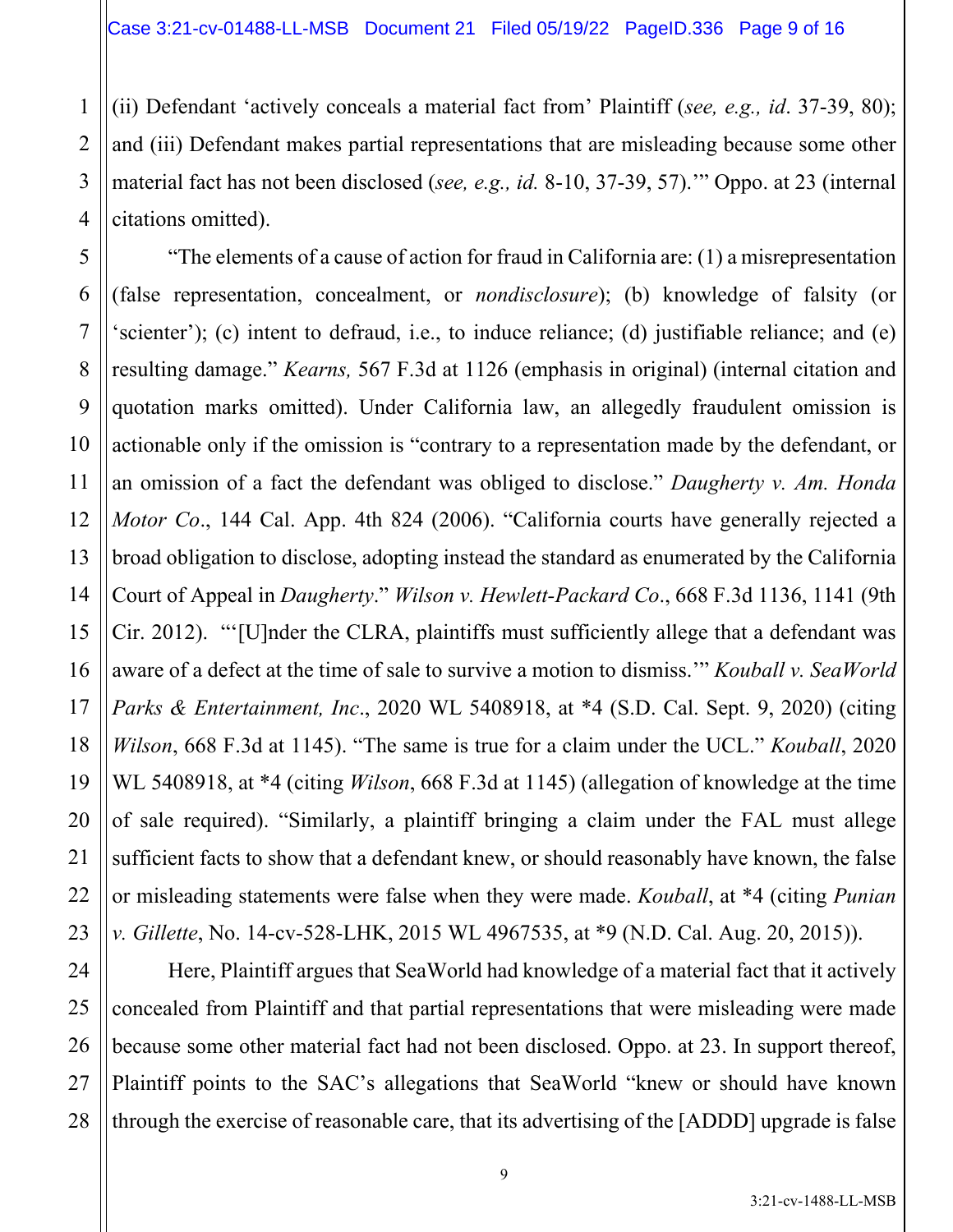1 2 3 4 5 6 and misleading because not all of the restaurants that Defendant represented were participating in the [ADDD] were in fact participating in that program at SeaWorld San Diego." SAC ¶ 103. The SAC further alleges that "[a]n employee [] informed Plaintiff that Defendant had been previously told that the particular restaurant did not participate in the [ADDD] program" and that "Defendant knowingly misrepresented to Plaintiff and others similarly situated that various restaurants participated in the [ADDD] program when that was not true." *Id.*  $\parallel$  37. The SAC further alleges that "Defendant represented on their attraction webpages and tickets in standardized uniform language that purchasers of the [ADDD] could redeem one meal per hour at any of its participating restaurants at no additional charge," and they "were denied access to meals." *Id.* ¶ 11.

The SAC fails to explicitly identify the ground upon which Defendant's nondisclosure was based. As an initial matter, it is not clear what "material facts" Plaintiff alleges SeaWorld failed to disclose. Even if Plaintiff adequately pleaded materiality, Plaintiff has not sufficiently alleged that Defendant was aware and actively concealed this information at the time of Plaintiff's purchase of the ADDD. *See Wilson*, 668 F.3d at 1145- 1146 n.5 ("The failure to disclose a fact that a manufacturer does not have a duty to disclose, i.e., a defect of which it was not aware, does not constitute an unfair or fraudulent practice [under the UCL]."); *see also Kent v. Hewlett-Packard Co*., No. 09-5341 JF (PVT), 2010 WL 2681767, at \*10 (N.D. Cal. July 6, 2010) ("Plaintiffs have not alleged with specificity any other facts that could support a claim that HP knew the computers in suit were defective at the time of sale or that HP actively concealed a defect at the time of sale."); *Taragon v. Nissan N. Am., Inc*., 2013 WL 3157918, at \*7 (N.D. Cal. June 20, 2013) ("An allegation of active concealment must plead more than an omission; rather a plaintiff must assert affirmative acts of concealment; e.g., that the defendant sought to suppress information in the public domain or obscure the consumers' ability to discover it."). Although the SAC alleges that an employee of the Orca West Market & Pretzel Shop told Plaintiff that Defendant had previously been told that it did not participate in the ADDD program, this allegation is insufficient to show Defendant's knowledge at the time of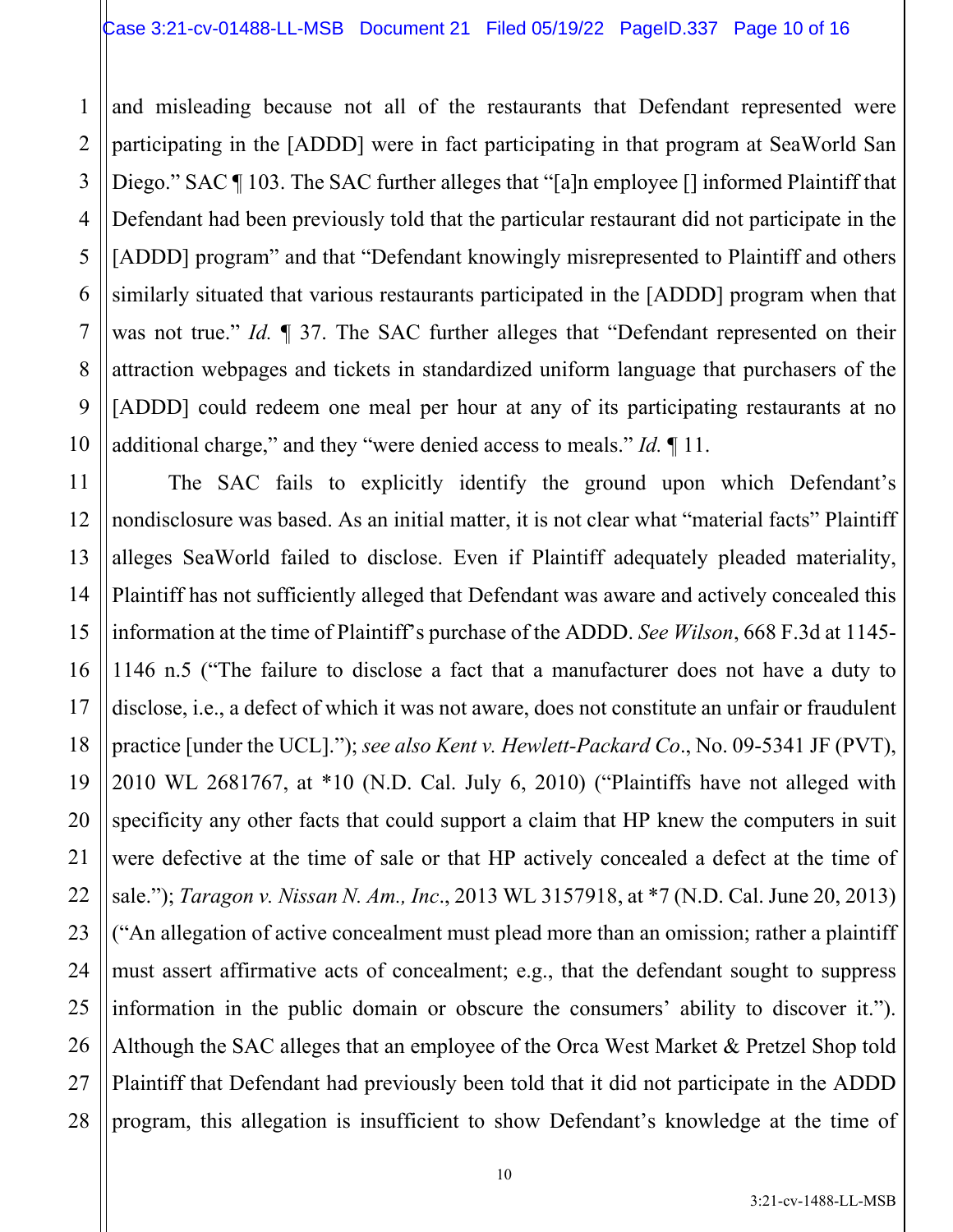Plaintiff's purchase or that such information was actively concealed from Plaintiff. Accordingly, to the extent Plaintiff's CLRA, UCL, and FAL claims are based on an omission by SeaWorld, Plaintiff's claims are **DISMISSED without prejudice** for lack of standing and failure to allege a duty to disclose any purported omission.

1

2

## **B. Specific Statement under CLRA, UCL, and FAL Claims**

In addition to the deficiencies addressed above, SeaWorld contends Plaintiff fails to "identify the *specific statement* (or purported omission) by SeaWorld on which the claims are based." Motion at 11-12. SeaWorld argues that Plaintiff fails to fully articulate the "who, what, when, where, and how" of any alleged statement by SeaWorld, thereby falling short of the heightened specificity required by Rule 9(b). *Id.* at 12 (citing *Kearns*, 567 F.3d at 1124). Plaintiff opposes on the grounds that (1) "Plaintiff alleges valid claims under the 'fraudulent' prong of the UCL"; (2) "Plaintiff also properly alleges the unlawful prong of the UCL"; and (3) "the SAC clearly demonstrates that the conduct at issue does offend public policy, is immoral, unethical, oppressive, and unscrupulous" and that Defendant "knew that these statements were unauthorized, inaccurate, and misleading." Oppo. at 24- 26.

As discussed above, Plaintiff fails to identify the exact statement he claims to have relied on and when he allegedly relied on this statement(s) in connection with the purchase of the tickets. This severely undermines Plaintiff's claims. *See Kearns*, 567 F.3d at 1126 (holding that the plaintiff failed to allege the particular circumstances surrounding representation in part because they did not identify what was "specifically stated"); *see also Kouball*, 2020 WL 5408918, at \*3 (explaining the plaintiff needed to allege "what specific statements SeaWorld made" for the complaint to be sufficient under Rule 9(b)); *see also Wenger v. Lumisys, Inc.*, 2 F. Supp. 2d 1231, 1246-47 (N.D. Cal. 1998) (explaining that Rule 9(b) demands direct quotations). Although Plaintiff attempts in his Opposition to point to the language from SeaWorld's website, Plaintiff does not identify what specific language on the website he relied on; additionally, the SAC indicates that the restaurants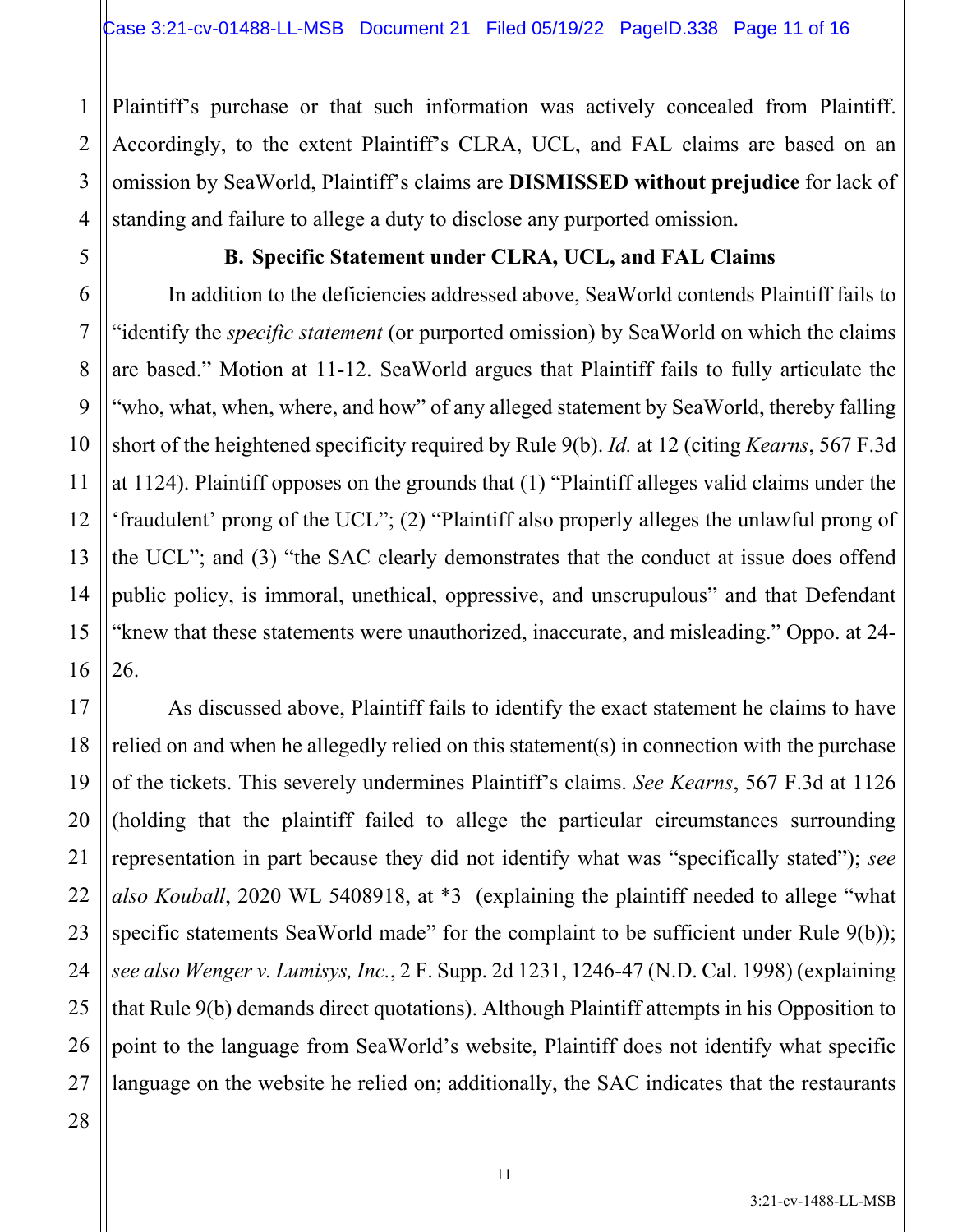listed on the website were "as of August 11, 2021," which is after the date of Plaintiff's visit to SeaWorld San Diego. SAC ¶¶ 8-10, 24.

Therefore, because Plaintiff does not "state with particularity the circumstances constituting fraud or mistake," [Fed. R. Civ. P. 9(b)] Plaintiff's UCL, CLRA, and FAL claims based on affirmative misrepresentation (or purported omission) are **DISMISSED without prejudice** for failure to state a claim.

### **C. Application of the CLRA**

Defendant argues that "the upgraded tickets to SeaWorld with the add-on [ADDD] pass (which allow guests to enter the park, visit exhibits, attend shows, and eat at certain restaurants) do not qualify as a service under the CLRA as this District has already held." Motion at 21 (citing *Hall*, 2015 WL 9659911, at \*15 and *Kouball,* 2020 WL 5408918, \*5). In response, Plaintiff argues that "this Court should instead follow the reasoning set forth in *Anderson v. SeaWorld Parks & Entm't, Inc*., because that case is factually very similar to the present action because it deals with services purchased in connection with an admission ticket." Oppo. at 28 (citing *Anderson v. SeaWorld Parks & Entm't, Inc*., 2016 WL 8929295 (N.D. Cal. Nov. 7, 2016) (unpublished)).

The CLRA prohibits "unfair methods of competition and unfair or deceptive acts or practices undertaken by any person in a transaction intended to result or which results in the sale or lease of goods or services to any consumer." Cal. Civ. Code § 1770(a). However, it is not "an otherwise applicable general law" as the CLRA "applies only to transactions for the sale or lease of consumer 'goods' or 'services' as those terms are defined in the act." *Fairbanks v. Superior Court*, 46 Cal. 4th 56, 60-61 (2009) (holding life insurance is not a "service under the CLRA"). A "consumer" is defined as "an individual who seeks or acquires, by purchase or lease, any goods or services for personal, family, or household purposes." Cal. Civ. Code § 1761(d). "Services" are defined as "work, labor, and services for other than a commercial or business use, including services furnished in connection with the sale or repair of goods." Cal. Civ. Code § 1761(b). "Goods" are defined as "tangible chattels." Cal. Civ. Code § 1761(a).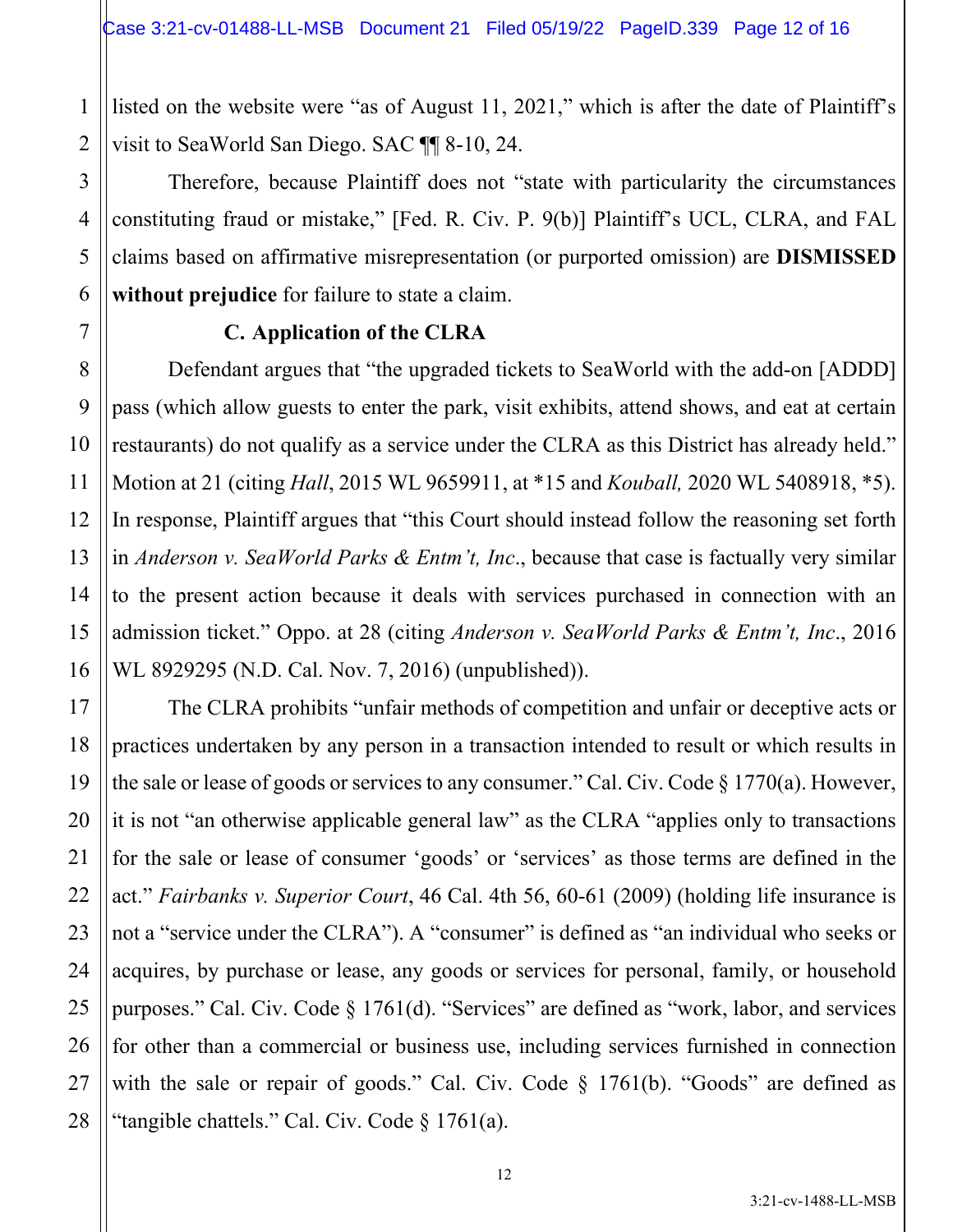As both parties acknowledge, one judge in this district has already found that "to hold that the tickets, or more specifically the admission to the parks that the tickets provide, constitute a service requires a strained and unnatural construction of the term" services. *Hall*, WL 9659911 at \* 14; *see* Motion at 21; *see also* Oppo. at 28, n. 7. Most recently, Judge Bencivengo again declined to construe the term in that way, explaining that her court would "continue to follow the reasoning by the California Supreme Court in *Fairbanks*." *Kouball*, 2020 WL 5408918 at \* 6. That is, "[r]ather than applying to all businesses, or to business transactions in general, the Consumers Legal Remedies Act applies only to transactions for the sale or lease of consumer 'goods' or 'services' as those terms are defined in the act." *Fairbanks*, 46 Cal. 4th at 65.

This Court agrees with Judge Bencivengo's decisions in *Kouball* and *Hall* that the tickets with the ADDD upgrade purchased by Plaintiff "merely allow access to SeaWorld's parks, and do not qualify as 'services[.]'" *Kouball*, 2020 WL 5408918, at \*6. A ticket to SeaWorld with the ADDD upgrade is not "work or labor, nor is it related to the sale or repair of any tangible chattel." *Fairbanks*, 46 Cal. 4th at 65. Plaintiff's attempts to liken the facts in this case to those in *Anderson* and the other cases cited in the Opposition fail. For example, Plaintiff argues that in *Anderson*, "the tickets were used to purchase express educational and entertainment services." Oppo. at 29. Plaintiff argues that in the instant case, "Plaintiff did not merely purchase a license to access SeaWorld or a license to access its restaurants," but rather "Plaintiff expressly purchased an All-Day Dining Deal, which was to include specific food and beverage items that were advertised by Defendant as being the basis of the purchase." *Id.* at 29-30. Plaintiff tries, unsuccessfully, to argue that the Court should follow the reasoning in *Anderson* because "that case is factually very similar to the present action because it deals with services purchased in connection with an admission ticket." *Id.* at 28. However, Plaintiff does not adequately explain why the reasoning in *Kouball* and *Hall* would not apply in this case as they also involved admission

1

2

3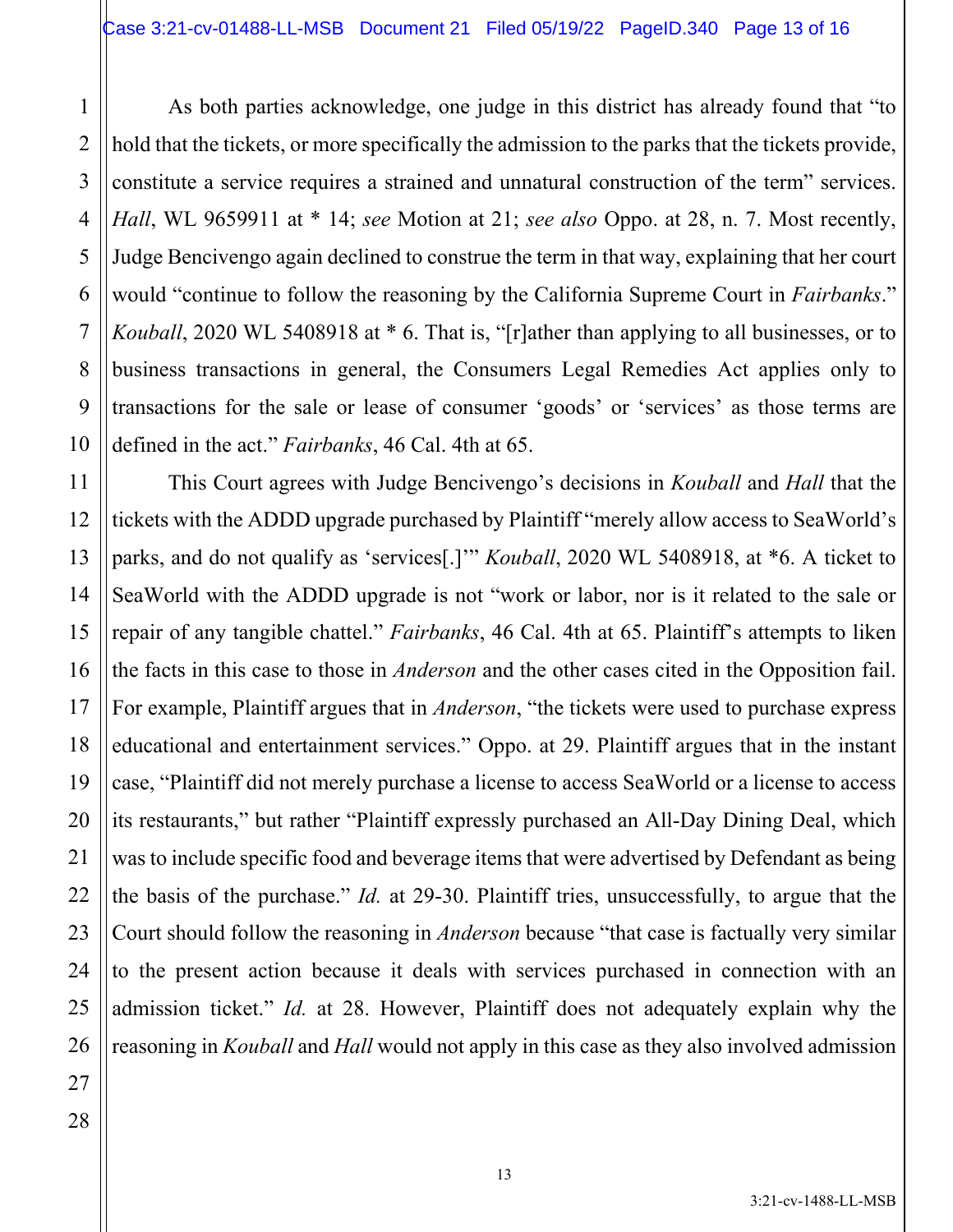tickets to SeaWorld.<sup>1</sup> Plaintiff concedes that the "explicit meal purchases [purchased as part of the ADDD]" were "bundled with the purchase of an admission ticket," but fails to cite to any controlling authority in support of why this would qualify as a service under the CLRA. Oppo. at 28.

Plaintiff's alternative argument that an upgraded ticket is "at minimum" a "good" under the CLRA is also without merit. Oppo. at 32. "Goods" under the CLRA must be "tangible chattels" and an upgraded ticket is not a tangible chattel because it has no intrinsic value. Cal. Civ. Code § 1761(a). *See generally Berry v. American Express Publishing, Inc*., 147 Cal. App. 4th 224, 229 (2007). In *Berry*, the court found that Plaintiff's credit card was not a "good" under CLRA and reasoned that although "a plastic credit card is tangible . . . the card has no intrinsic value and exists only as indicia of the credit extended to the card holder." *Id.* at 229; *see also Fairbanks*, 46 Cal. App. at 65 ("using the existence of these ancillary services to bring intangible goods within the coverage of the Consumer Legal Remedies Act would defeat the apparent legislative intent in limiting the definition of 'goods' to include only 'tangible chattels.'") (citing Civ. Code, § 1761, subd. (a)).

Accordingly, Plaintiff's CLRA claims are **DISMISSED with prejudice**. Additionally, Plaintiff's UCL claims, insofar that they are premised on a violation of the CLRA, are also **DISMISSED with prejudice**. *See Smith v. State Farm Mutual Automobile Ins. Co*., 93 Cal. App. 4th 700, 718 (2001) (Where a plaintiff cannot state a claim under the "borrowed" law, she cannot state a UCL claim either).

# **D. Negligent Misrepresentation and Intentional Misrepresentation and Fraud Claims**

The elements of a claim for intentional misrepresentation are: "(1) a misrepresentation (false representation, concealment, or nondisclosure); (2) knowledge of

1

2

3

4

5

6

7

8

9

10

11

12

13

14

15

16

17

18

19

20

21

22

23

24

25

26

27

<sup>1</sup> In light of the Court's finding that *Kouball* and *Hall* are both applicable to the facts in this case, the Court declines to address the parties' arguments about whether *Anderson,* 2016 WL 8929295, is appropriately cited given its designation as "NOT FOR CITATION." Motion at 13; Oppo. at 30.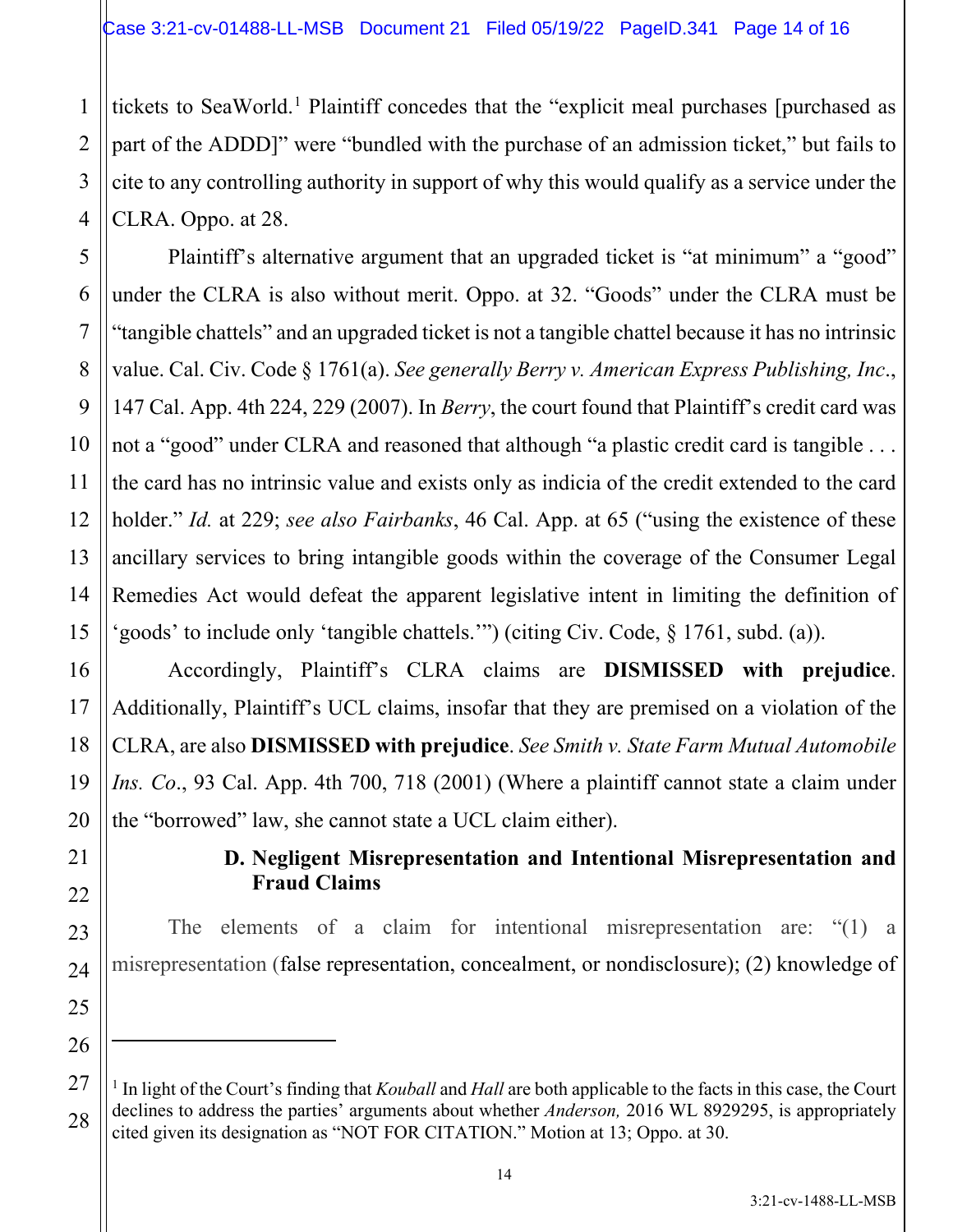falsity (or scienter); (3) intent to defraud, i.e., to induce reliance; (4) justifiable reliance; and (5) resulting damage." *Robinson Helicopter Co. v. Dana Corp.,* 34 Cal.4th 979, 22 Cal.Rptr.3d 352, 102 P.3d 268, 274 (2004) (citing *Lazar v. Superior Court,* 12 Cal.4th 631, 638, 49 Cal.Rptr.2d 377, 909 P.2d 981 (1996)). To allege a claim for negligent misrepresentation, a plaintiff must plead: "(1) the misrepresentation of a past or existing material fact, (2) without reasonable ground for believing it to be true, (3) with intent to induce another's reliance on the fact misrepresented, (4) justifiable reliance on the misrepresentation, and (5) resulting damage." *Wells Fargo Bank, N.A. v. FSI, Fin. Solutions, Inc.,* 196 Cal.App.4th 1559, 1573, 127 Cal.Rptr.3d 589 (2011) (citation and internal quotation marks omitted). Because a claim for misrepresentation sounds in fraud, the heightened pleading standards of Federal Rule of Civil Procedure 9(b) apply.

As explained above, Plaintiff fails to fully articulate the "who, what, when, where, and how" of the alleged statement by SeaWorld. In particular, Plaintiff has not provided the specific statement he alleges to be a misrepresentation, when it was stated, and where Plaintiff was exposed to the alleged statement. Accordingly, he has failed to plead reliance for either claim. *See e.g., Challenge Printing Co. v. Electronics for Imaging Inc.*, 500 F.Supp.3d 952, 965-66 (N.D. Cal. 2020) (dismissing claims for negligent misrepresentation, intentional misrepresentation, and fraudulent deceit where plaintiff failed to plead the who, what, where, when, and how of the misrepresentation).

Accordingly, Plaintiff's claims for negligent misrepresentation and intentional misrepresentation and fraud are **DISMISSED without prejudice**.

**IV. CONCLUSION**

1

2

3

4

5

6

7

8

9

10

11

12

13

14

15

16

17

18

19

20

21

22

23

24

25

26

27

28

For the reasons discussed above, SeaWorld's Motion to Dismiss is **GRANTED**. Plaintiff's claims are dismissed as follows:

> 1. Plaintiff's CLRA claims are **DISMISSED with prejudice**. Additionally, Plaintiff's UCL claims, insofar they are premised on a violation of the CLRA, are also **DISMISSED with prejudice.**